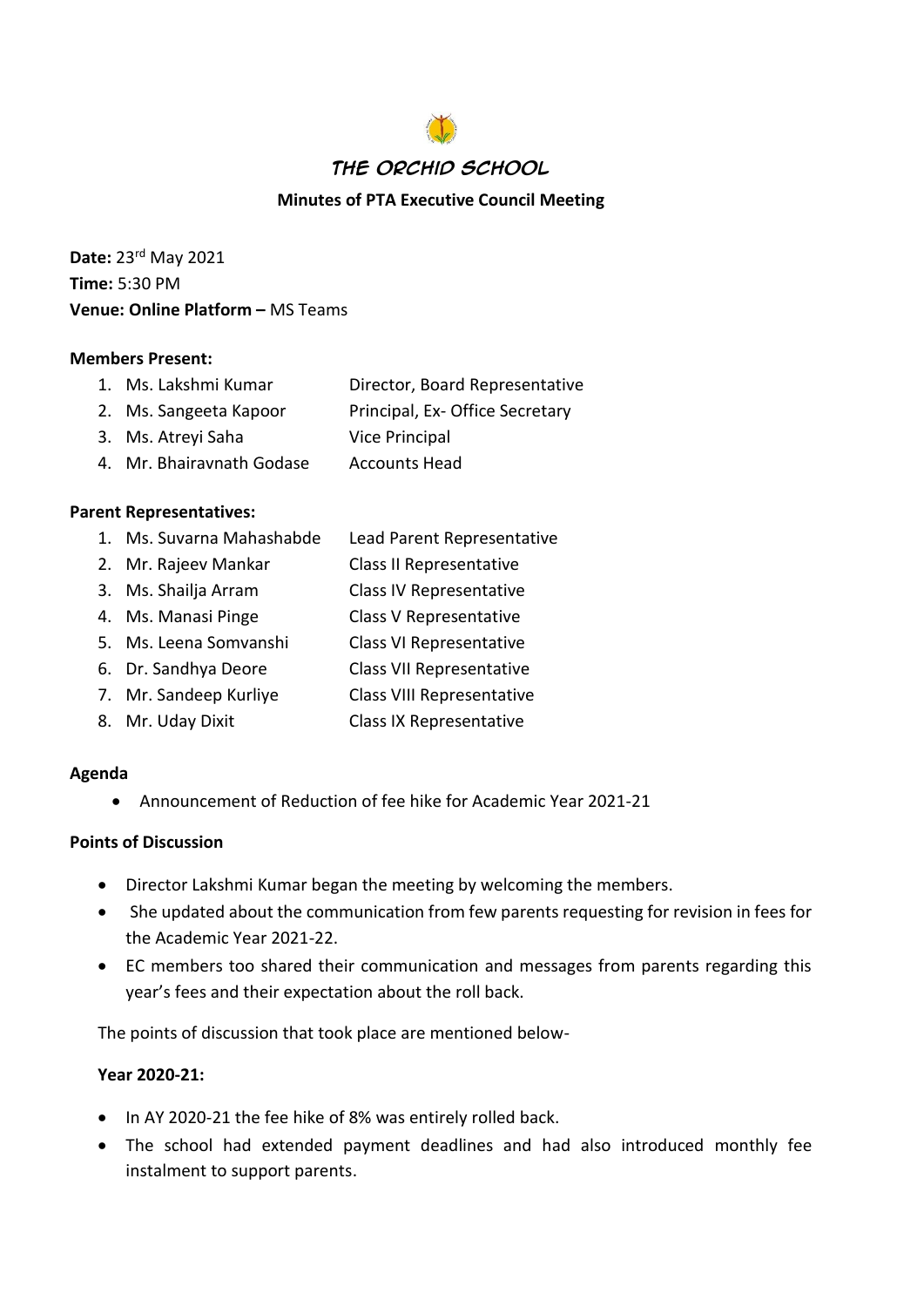• Cancelled IS2 students' security and surveillance and school sports program and adjusted the total fees as reimbursement.

### **Context of fee hike- 21-22**

- In AY 2020-21 the 8% hike was ratified in November 2020 for AY 21-22, the assumption was that schools will function in physical classrooms sometime in 2021.
- With pandemic second wave, the chances of physical school may not be possible for atleast for first term.

### **EC members' views on Fee hike:**

- EC members shared their concerns regarding fee hike, specially in pandemic times. Few parents shared that parents struggling with financial hardships due to lockdown, loss of job and impact on income.
- They proposed a complete roll back of 8 % hike as done previous year.
- Few proposals like parents having option to pay more / 8 % or 4 % or no hike depending on their financial situation was also shared. It was suggested that parents could choose and inform the school. With the idea, overall cashflow will not be impacted if few parents choose no hike and few choose full hike.
- One member wondered if minutes of PTA EC should be shared via WhatsApp as few parents had not read the circular. PTA EC minutes are official documents, and they are uploaded on school website to maintain transparency and access for all. Hence sharing via WhatsApp is not advisable.

# **Other points of discussion:**

- Parents have been approached for various options of instalments and extension of timelines. This has been personally supervised by VP and Principal.
- The government has decided to pay only Rs 8000 for each RTE students further reducing the income.
- Overview of RTE, its admission process, fees reimbursement so far, outstanding and what it means for overall inflow was shared.
- The criteria for an RTE student were also on the caste certificate and thus there could be students who could afford the school fees but would still be eligible under the RTE category.

# **Reduction in Fee Hike**

- Considering all the factors and not to compromise on learning, the school Board had decided to roll back the fee hike announced in Nov 2020 for AY 2021-22 by 4%.
- The fees for Grade XII will not be revised as it was announced, it will remain same for Class XI and XII. Hence there was no hike in Grade XII fees, so no roll back in the fees will take place.